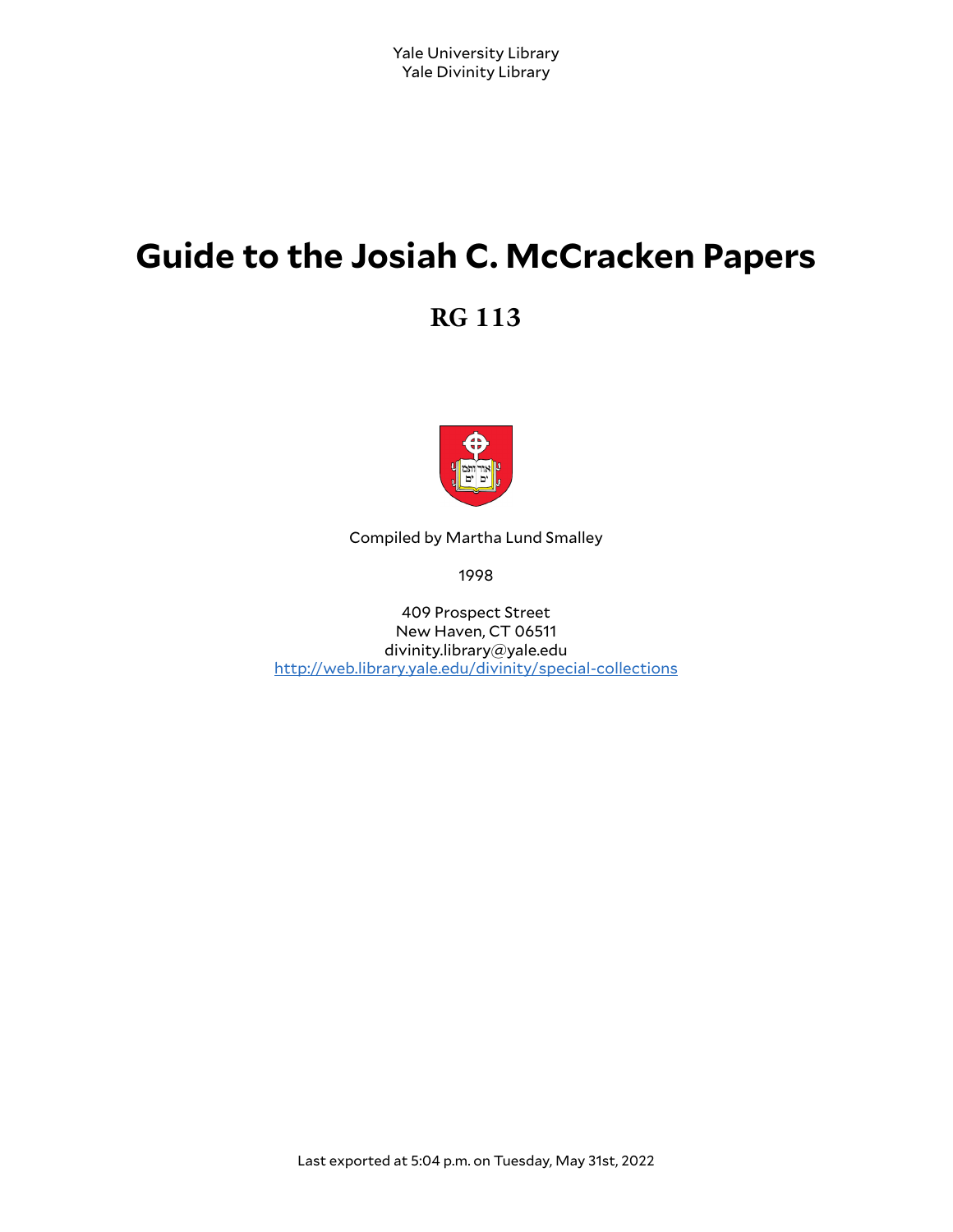# **Table of Contents**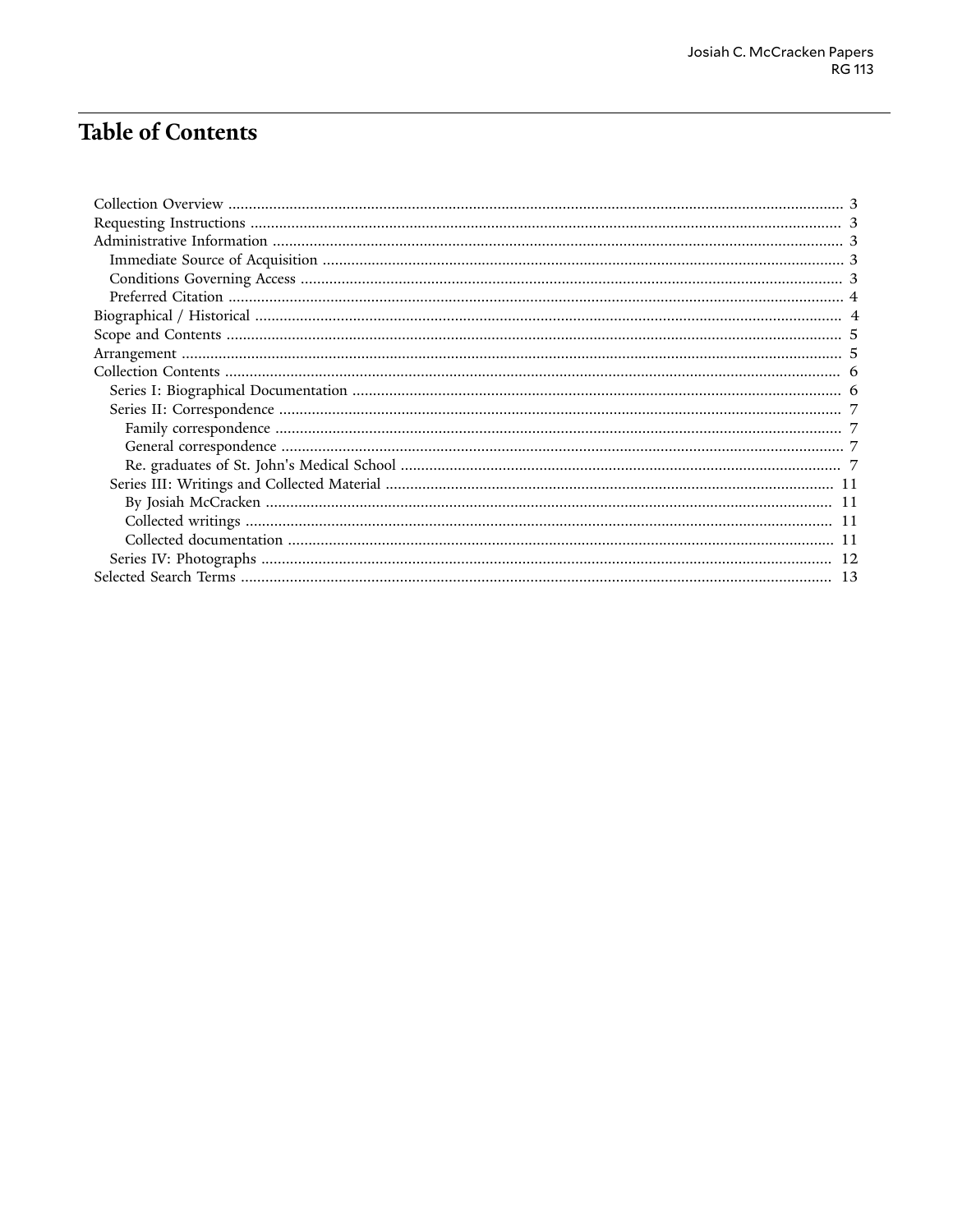### <span id="page-2-0"></span>**Collection Overview**

|                                                 | <b>REPOSITORY:</b> Yale Divinity Library<br>409 Prospect Street<br>New Haven, CT 06511<br>divinity.library@yale.edu<br>http://web.library.yale.edu/divinity/special-collections                                                                                                                                                                                                                                                                                                                                                                                               |
|-------------------------------------------------|-------------------------------------------------------------------------------------------------------------------------------------------------------------------------------------------------------------------------------------------------------------------------------------------------------------------------------------------------------------------------------------------------------------------------------------------------------------------------------------------------------------------------------------------------------------------------------|
| <b>CALL NUMBER: RG 113</b>                      |                                                                                                                                                                                                                                                                                                                                                                                                                                                                                                                                                                               |
|                                                 | CREATOR: McCracken, Josiah C., 1874-1962                                                                                                                                                                                                                                                                                                                                                                                                                                                                                                                                      |
|                                                 | <b>TITLE:</b> Josiah C. McCracken Papers                                                                                                                                                                                                                                                                                                                                                                                                                                                                                                                                      |
|                                                 | <b>DATES: 1901-1961</b>                                                                                                                                                                                                                                                                                                                                                                                                                                                                                                                                                       |
| PHYSICAL DESCRIPTION: 3.5 linear feet (8 boxes) |                                                                                                                                                                                                                                                                                                                                                                                                                                                                                                                                                                               |
| <b>LANGUAGE: English</b>                        |                                                                                                                                                                                                                                                                                                                                                                                                                                                                                                                                                                               |
|                                                 | SUMMARY: Correspondence, writings, and collected material document the work of<br>a distinguished medical missionary and educator in China and provide<br>information about graduates of the Medical Department of St. John's<br>University, Shanghai. Josiah Calvin McCracken was a medical missionary and<br>educator in China from 1906 to 1948. Sent out by the Christian Association of<br>the University of Pennsylvania, he headed the medical department at Canton<br>Christian College from 1907 to 1912, and at St. John's University in Shanghai<br>from 1914-1942 |
|                                                 | <b>ONLINE FINDING AID:</b> To cite or bookmark this finding aid, please use the following link: https://<br>hdl.handle.net/10079/fa/divinity.113                                                                                                                                                                                                                                                                                                                                                                                                                              |

### <span id="page-2-1"></span>**Requesting Instructions**

To request items from this collection for use on site, please use the request links in the HTML version of this finding aid, available at <https://hdl.handle.net/10079/fa/divinity.113>.

Key to the container abbreviations used in the PDF finding aid:

b. box<br>f. fold folder

## <span id="page-2-2"></span>**Administrative Information**

### <span id="page-2-3"></span>**Immediate Source of Acquisition**

Gift of Helen McCracken Fulcher and Martha McCracken.

### <span id="page-2-4"></span>**Conditions Governing Access**

The materials are open for research.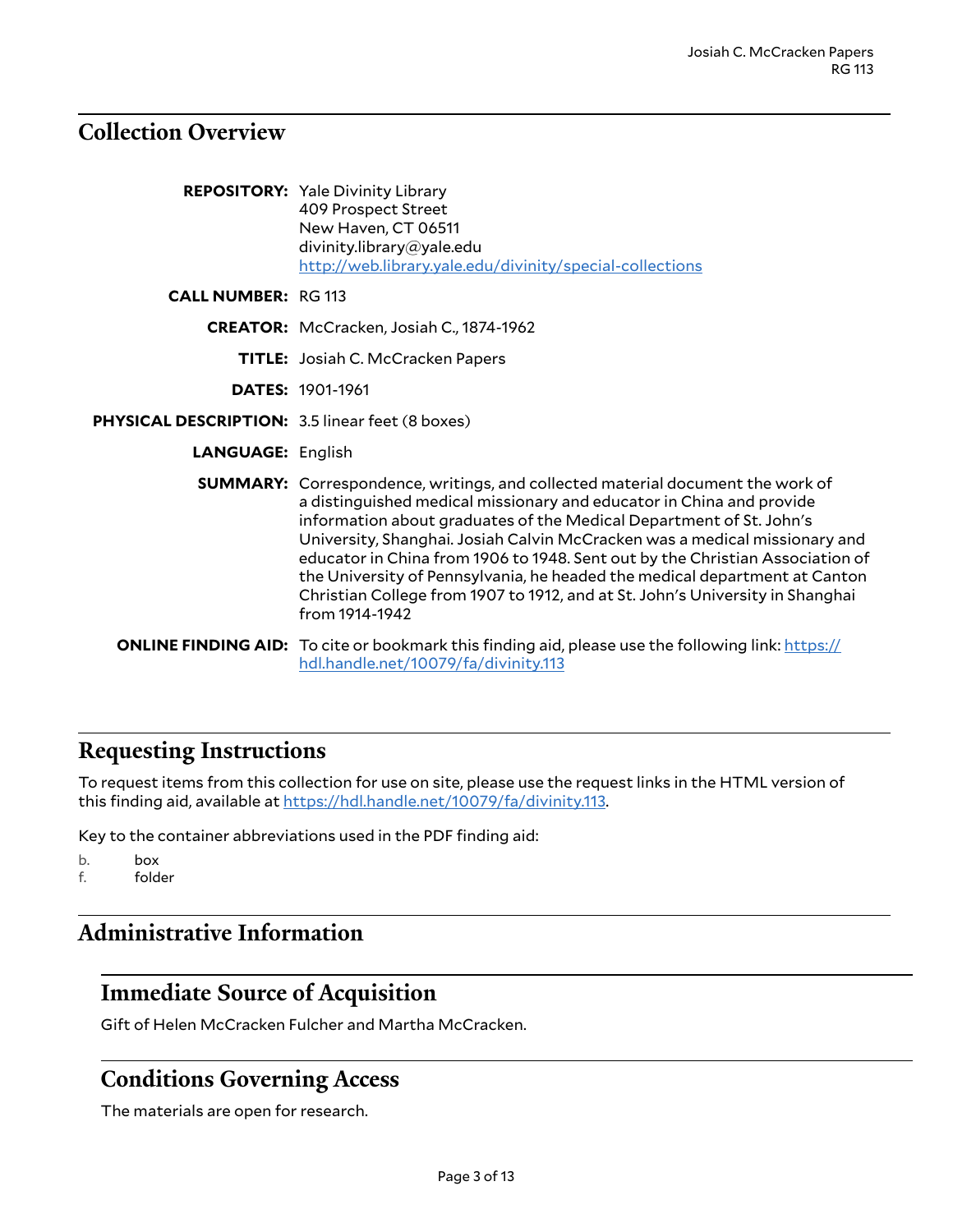# <span id="page-3-0"></span>**Preferred Citation**

Josiah C. McCracken Papers (RG 113), Special Collections, Yale Divinity School Library.

<span id="page-3-1"></span>

| <b>Biographical / Historical</b> |                                                                                                                                                                                                                                         |
|----------------------------------|-----------------------------------------------------------------------------------------------------------------------------------------------------------------------------------------------------------------------------------------|
| Date                             | Event                                                                                                                                                                                                                                   |
| 1874                             | ⊙ Born in Lincoln County, Tennessee; grew up in Kansas                                                                                                                                                                                  |
| 1891-1895                        | o Attended Cooper College, which became Sterling College, Sterling, KS                                                                                                                                                                  |
| 1896-1901                        | o Attended University of Pennsylvania Medical School; athletic star in football and<br>track                                                                                                                                            |
| 1901-1903                        | o YMCA secretary, Columbia University                                                                                                                                                                                                   |
| 1903-1905                        | o Medical intern at Pennsylvania Hospital, Philadelphia                                                                                                                                                                                 |
| 1906                             | o Visited China to evaluate need for medical work there for Christian Association of<br>University of Pennsylvania                                                                                                                      |
| 1906                             | $\circ$ Married Helen Newpher, who became the mother of their eight children.                                                                                                                                                           |
| 1907-1912                        | ○ Developed the University Medical School at Canton Christian College, serving<br>under the Christian Association of the University of Pennsylvania                                                                                     |
| 1912-1913                        | $\circ$ On furlough in U.S.; daughter Mary Elizabeth paralyzed by polio, but was later able<br>to go to medical school and become a pediatrician in China.                                                                              |
| 1914-1942                        | $\circ$ Dean of the Medical School of St. John's University, associated with the University<br>of Pennsylvania; Professor of Surgery and chief surgeon at St. Luke's Hospital;<br>physician to Shanghai American School.                |
| 1927                             | ○ Received honorary Doctor of Science degree from University of Pennsylvania                                                                                                                                                            |
| 1938-1942                        | o Head of American Red Cross Hospital for Refugees, Shanghai                                                                                                                                                                            |
| 1942                             | o Repatriated on the exchange ship Gripsholm                                                                                                                                                                                            |
| 1942-1946                        | ○ Staff surgeon at hospital in Pennsylvania                                                                                                                                                                                             |
| 1944                             | o Helen McCracken died.                                                                                                                                                                                                                 |
| 1946-1948                        | o Returned to Shanghai to reestablished Medical School at St. John's.                                                                                                                                                                   |
| 1948                             | $\circ$ Returned to U.S.; retired from active professional duties but remained active in<br>church-related activities. Provided numerous letters of reference for St. John's<br>Medical School graduates seeking employment in the U.S. |
| 1962                             | $\circ$ Died                                                                                                                                                                                                                            |

Additional biographical information available in *Mission to Shanghai; the life of medical service of Josiah Calvin McCracken* by Helen McCracken Fulcher.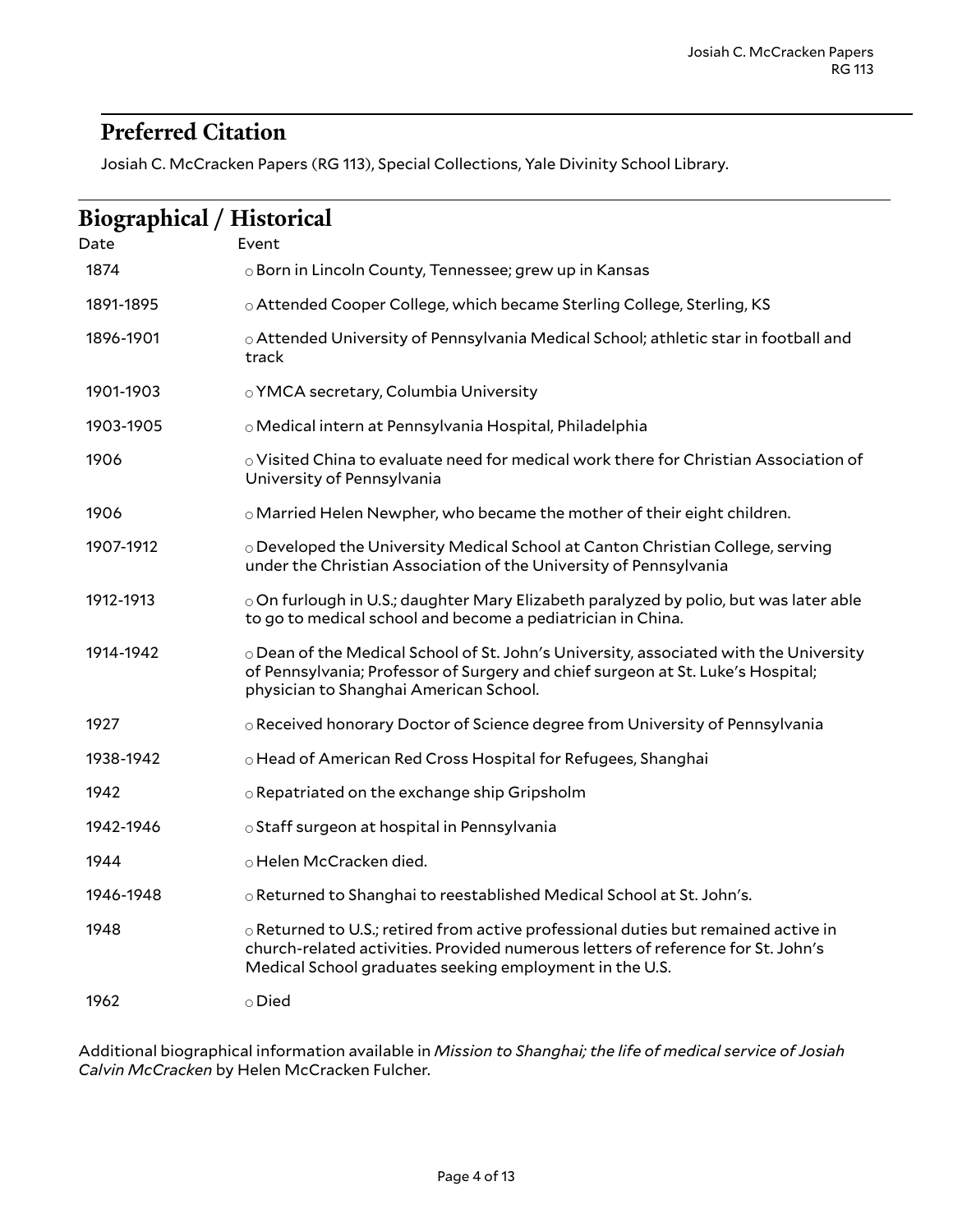### <span id="page-4-0"></span>**Scope and Contents**

The Biographical Documentation of Series I includes articles and clippings about McCracken, memorabilia, and material compiled by his daughter Helen McCracken Fulcher. The Correspondence of Series II includes family correspondence, circular letters describing McCracken's work in China, and a valuable of collection of correspondence and documents relating to the graduates of the Medical Department of St. John's University in Shanghai. The Writings and Collected Material of Series III include articles and speeches by McCracken, other articles about China, and documentation related to the University of Pennsylvania Medical School at St. John's University. Series IV includes photographs of McCracken, his students and their families, the staff of the Medical School in Guangzhou (Canton), and medical cases.

#### <span id="page-4-1"></span>**Arrangement**

- I. Biographical Documentation
- II. Correspondence
- III. Writings and Collected Material
- IV. Photographs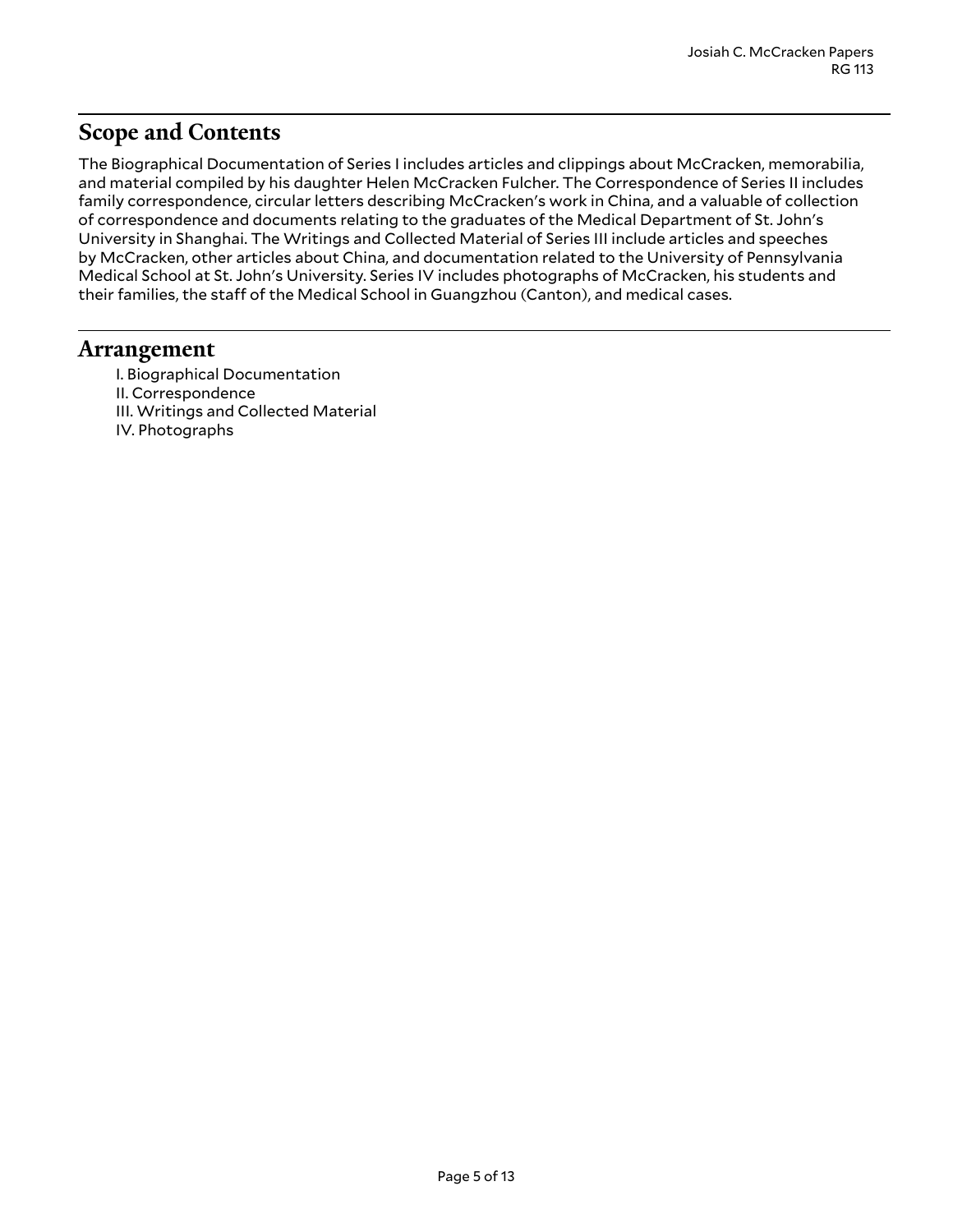# <span id="page-5-1"></span><span id="page-5-0"></span>**Collection Contents Series I: Biographical Documentation**

| b. 1, f. 1   | Biographical material re. Josiah McCracken                                                                                                                                                 |
|--------------|--------------------------------------------------------------------------------------------------------------------------------------------------------------------------------------------|
| b. 1, f. 2   | Biographical material re. the McCracken children                                                                                                                                           |
| b. 6, f. 135 | Looseleaf notebook: "The Story of Dr. Josiah Calvin McCracken, 1874-1962: The McCrackens of<br>Shanghai, A Family Portrait" by Helen McCracken Fulcher (244 mimeographed typescript pages) |
| b. 7, f. 137 | Articles and clippings about JCMcC                                                                                                                                                         |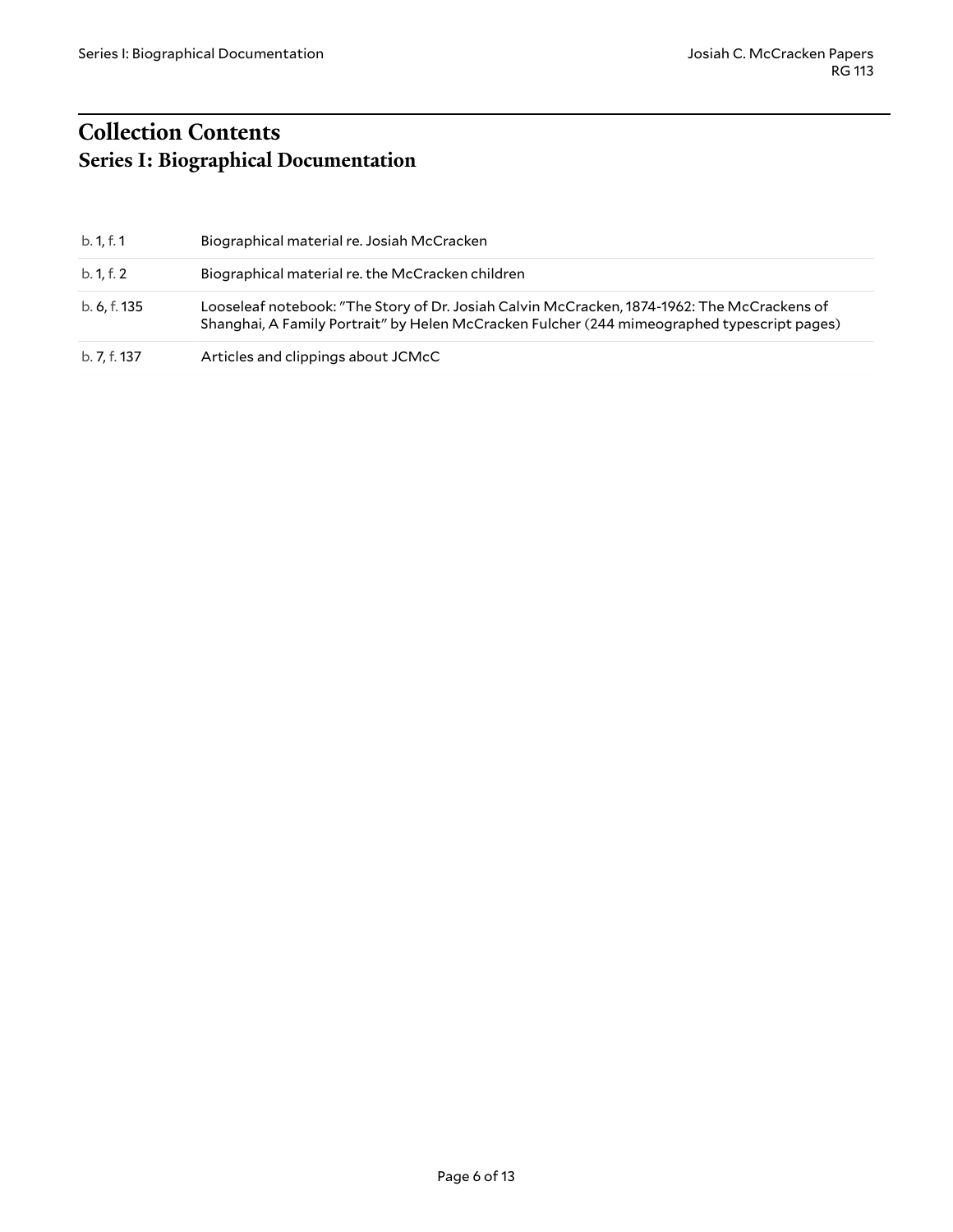# <span id="page-6-0"></span>**Series II: Correspondence**

<span id="page-6-2"></span><span id="page-6-1"></span>

| Family correspondence |  |
|-----------------------|--|
|-----------------------|--|

<span id="page-6-3"></span>

| b. 1, f. 3-5   | To/from family                                                   | 1916             |
|----------------|------------------------------------------------------------------|------------------|
| b. 1, f. 6-7   | To/from family                                                   | 1925-1946        |
| b. 1, f. 8-19  | To/from family                                                   | 1951-1960, n.d.  |
|                | General correspondence                                           |                  |
| b. 2, f. 20-21 | Circular letters of JCMcC                                        | 1911-1952        |
| b. 2, f. 22    | General                                                          | 1911, 1937, 1940 |
| b. 2, f. 23-29 | General                                                          | 1948-1958, n.d.  |
| b. 2, f. 30    | Corres. with United Board for Christian Higher Education in Asia | 1949-1961        |
| b. 2, f. 31    | Name lists for Christmas cards                                   | 1953             |
|                | Re. graduates of St. John's Medical School                       |                  |
| b. 3, f. 32    | Chang, Charles Chi                                               |                  |
| b. 3, f. 33    | Chang, C.H.                                                      |                  |
| b. 3, f. 34    | Chang, Francis F.C.                                              |                  |
| b. 3, f. 35    | Chang, John Chiao-nan                                            |                  |
| b. 3, f. 36    | Chang, Ju-wen                                                    |                  |
| b. 3, f. 37    | Chang, K. H. Ronald                                              |                  |
| b. 3, f. 38    | Chang, Robert S.                                                 |                  |
| b. 3, f. 39    | Chang, Samuel                                                    |                  |
| b. 3, f. 40    | Chang, Vincent                                                   |                  |
| b. 3, f. 41    | Chao, Jen-hung                                                   |                  |
| b. 3, f. 42    | Chen, Calvin                                                     |                  |
| b. 3, f. 43    | Chen, George                                                     |                  |
| b. 3, f. 44    | Chen, J.T.                                                       |                  |
| b. 3, f. 45    | Cheng, Lawrence                                                  |                  |
| b. 3, f. 46    | Cheng, Matthew                                                   |                  |
| b. 3, f. 47    | Cheng, Tsung                                                     |                  |
| b. 3, f. 48    | Chi, David T. W.                                                 |                  |
| b. 3, f. 49    | Chou, Shelley                                                    |                  |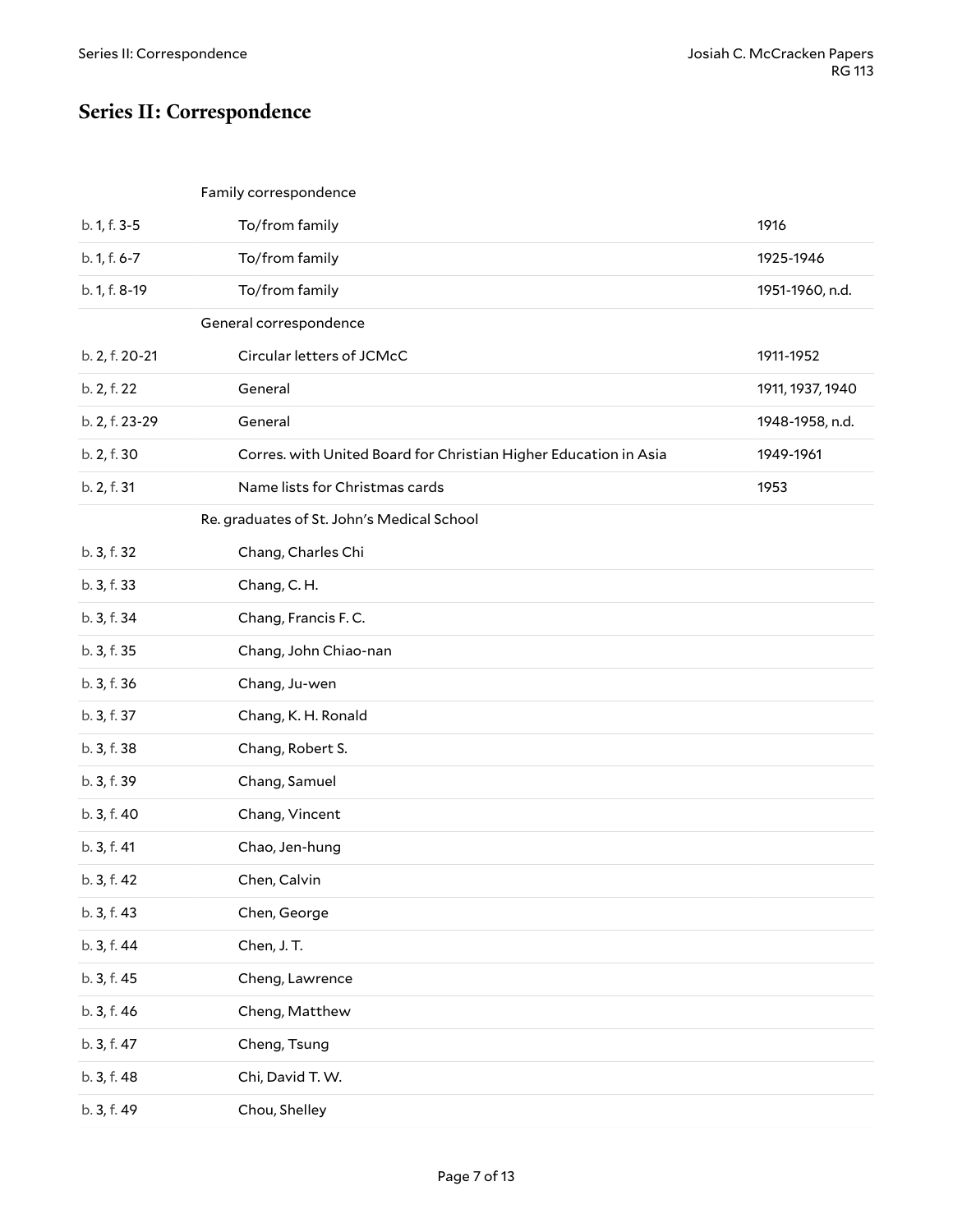#### Re. graduates of St. John's Medical School (continued)

| b. 3, f. 50 | Chow, Johnson H.        |
|-------------|-------------------------|
| b. 3, f. 51 | Chow, T.C.              |
| b. 3, f. 52 | Choy, Samuel Nai-shun   |
| b. 3, f. 53 | Chu, Jen                |
| b. 3, f. 54 | Chu, Johnson C.S.       |
| b. 3, f. 55 | Chu, Philip             |
| b. 3, f. 56 | Chuang, Theodore Hsiu-I |
| b. 3, f. 57 | Chung, Emilie           |
| b. 3, f. 58 | Dao, Thomas             |
| b. 3, f. 59 | Doo, Gerald             |
| b. 3, f. 60 | Fan, Quin C             |
| b. 3, f. 61 | Fang, Harry C.          |
| b. 3, f. 66 | Hsu, H.S.               |
| b. 3, f. 62 | Hu, Yu Ming             |
| b. 3, f. 63 | Huang, David            |
| b. 3, f. 64 | Hwang, Paul             |
| b. 3, f. 65 | Hwang, Thomas           |
| b. 3, f. 67 | Jen, Francis H.S.       |
| b. 3, f. 68 | Jui, John O.L.          |
| b. 3, f. 69 | Katznelson, Alexander   |
| b. 3, f. 70 | King, K.T.              |
| b. 3, f. 71 | Kuo, John and Lucille   |
| b. 3, f. 72 | Kuo, Peter              |
| b. 3, f. 73 | Kun, William S.Z.       |
| b. 4, f. 74 | Kwok, Francis           |
| b. 4, f. 75 | Kwong, L. H.            |
| b. 4, f. 76 | Lee, Chi Hao            |
| b. 4, f. 84 | Lee, Otis               |
| b. 4, f. 77 | Lee, Tien Hsiang        |
| b. 4, f. 78 | Li, Chuang Hsiang       |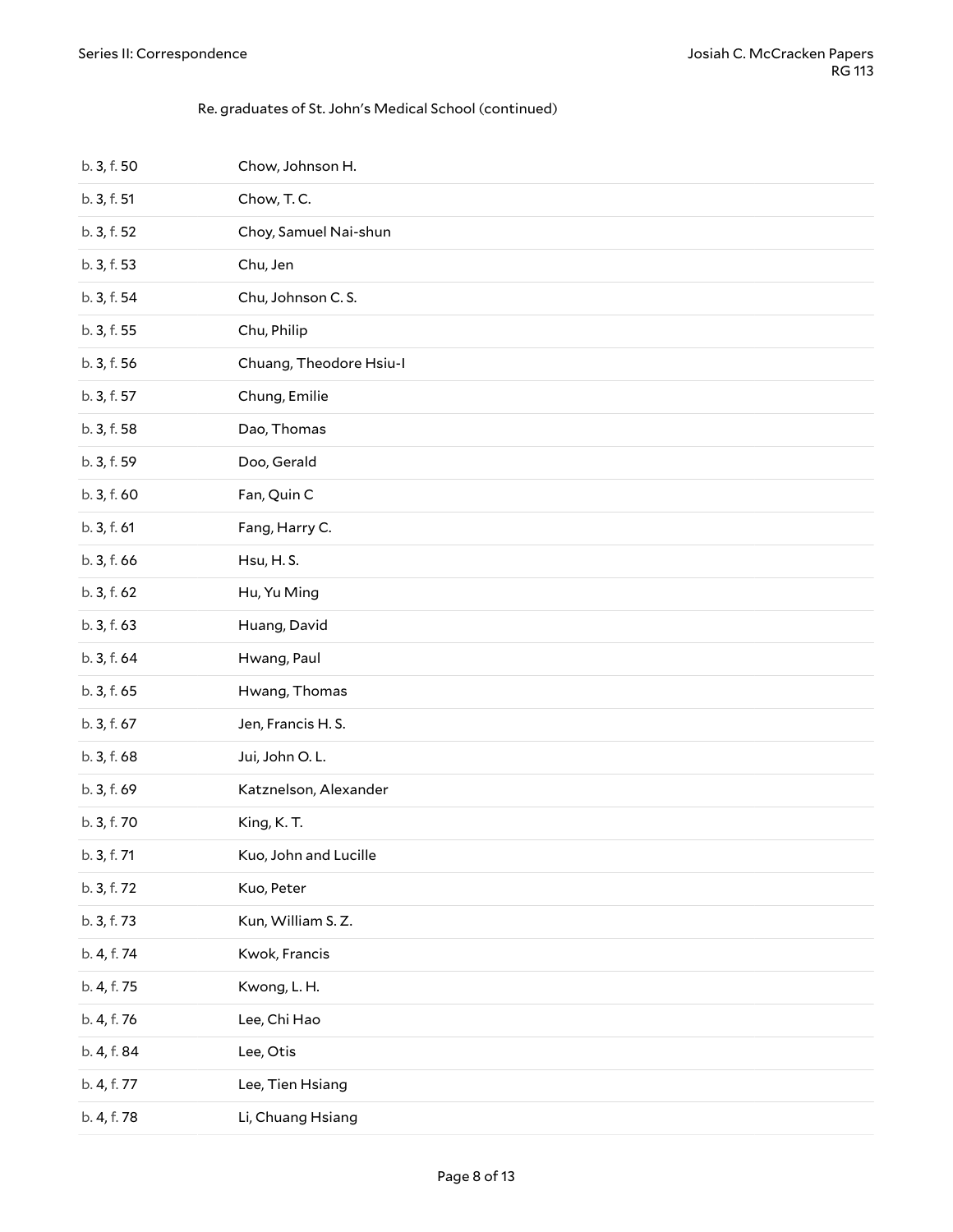#### Re. graduates of St. John's Medical School (continued)

| b. 4, f. 85  | Li, Lewis             |
|--------------|-----------------------|
| b. 4, f. 86  | Li, Rowena Tsung-ying |
| b. 4, f. 87  | Li, William           |
| b. 4, f. 88  | Liang, Daniel         |
| b. 4, f. 79  | Lieu, John            |
| b. 4, f. 80  | Lieu, V. T.           |
| b. 4, f. 89  | Lin, David            |
| b. 4, f. 91  | Lin, Paul             |
| b. 4, f. 90  | Lin, Shun Hua         |
| b. 5, f. 92  | Lin, Shun Hua         |
| b. 5, f. 93  | Ling, C.T.            |
| b. 4, f. 80  | Liu, Chien            |
| b. 5, f. 95  | Low, Henry B.C.       |
| b. 5, f. 96  | Lu, Abraham Te-chuan  |
| b. 4, f. 81  | Lu, Tien Hsiang       |
| b. 5, f. 94  | Luke, Lincoln K. W.   |
| b. 5, f. 97  | Lum, Frances          |
| b. 4, f. 82  | Mar (Miao), Peter     |
| b. 4, f. 83  | Miao, C.H.            |
| b. 5, f. 98  | Pu, Pin Hsiu          |
| b. 5, f. 99  | Shen, Shu Chu         |
| b. 5, f. 100 | Sheng, Kung Tse       |
| b. 5, f. 101 | Sun, Chen Tung        |
| b. 5, f. 103 | Sun, David            |
| b. 5, f. 104 | Sun, K. M.            |
| b. 5, f. 105 | Sun, Lucille          |
| b. 5, f. 106 | Sun, Paul             |
| b. 5, f. 107 | Sung, Mary Ann        |
| b. 5, f. 108 | Tan, Pie Chu          |
| b. 5, f. 109 | Teng, Hsi Ching       |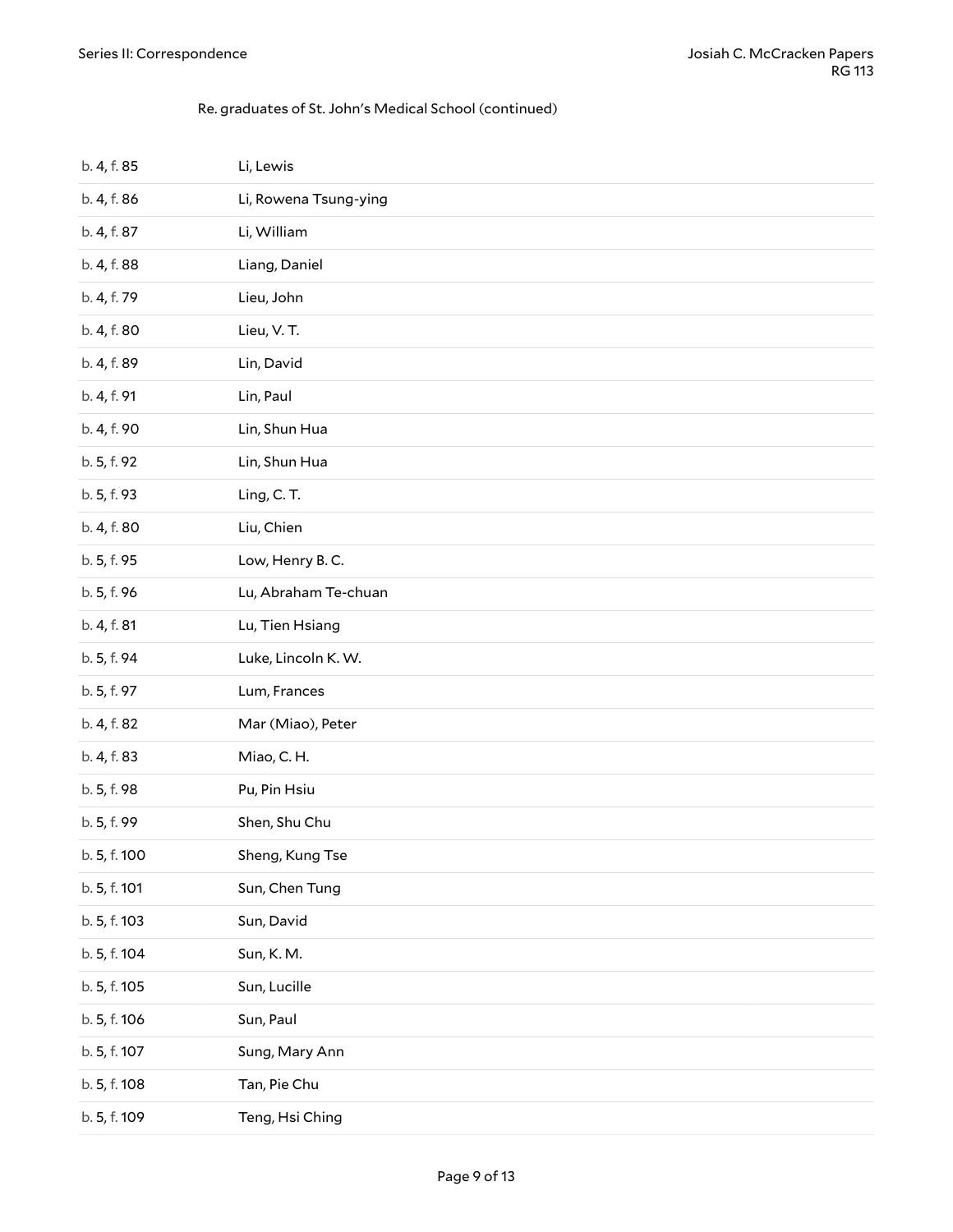#### Re. graduates of St. John's Medical School (continued)

| b. 5, f. 110 | Tsai, Luke                                                       |           |
|--------------|------------------------------------------------------------------|-----------|
| b. 5, f. 111 | Tsai, T.                                                         |           |
| b. 5, f. 112 | Tsang, John                                                      |           |
| b. 5, f. 113 | Tsou, Szu-tai                                                    |           |
| b. 5, f. 115 | Tyau, Victor                                                     |           |
| b. 5, f. 116 | Wang, C.F.                                                       |           |
| b. 5, f. 117 | Wang, C.H.                                                       |           |
| b. 5, f. 117 | Wang, George                                                     |           |
| b. 5, f. 118 | Wang, Hsiu Nan                                                   |           |
| b. 5, f. 119 | Wang, Richard                                                    |           |
| b. 5, f. 120 | Wang, S.K.                                                       |           |
| b. 5, f. 121 | Wong, Samuel                                                     |           |
| b. 5, f. 122 | Woo, Z.P.                                                        |           |
| b. 5, f. 123 | Yang, Dorothy                                                    |           |
| b. 5, f. 124 | Yang Te-Fang                                                     |           |
| b. 5, f. 125 | Yang, William                                                    |           |
| b. 5, f. 126 | Young, Kenneth                                                   |           |
| b. 5, f. 127 | Yu Ching-Nien                                                    |           |
| b. 5, f. 128 | Yu, John C.K.                                                    |           |
| b. 5, f. 129 | Yuan, Robert                                                     |           |
| b. 5, f. 130 | List of graduates of Medical Department of St. John's University | 1901-1950 |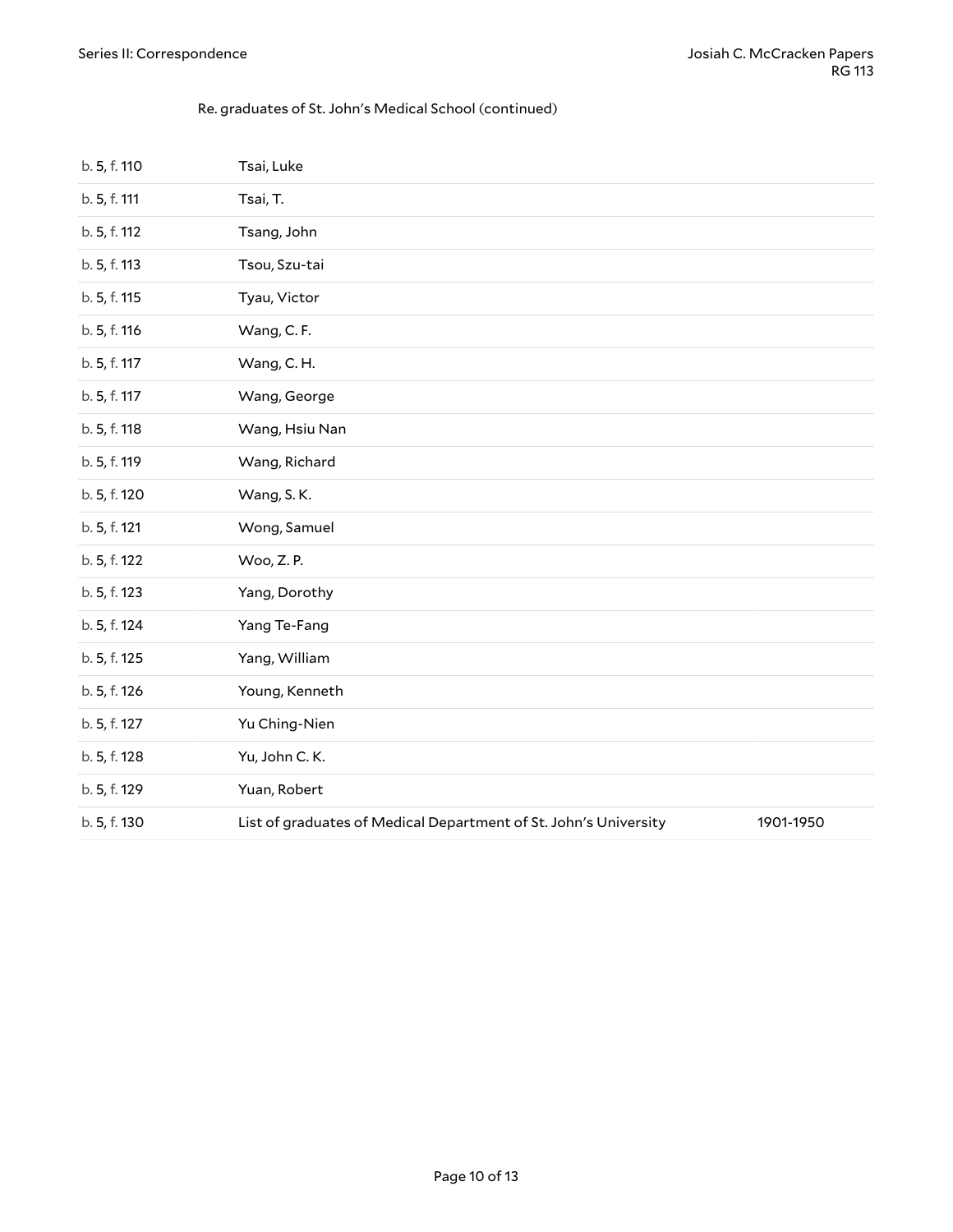# <span id="page-10-0"></span>**Series III: Writings and Collected Material**

<span id="page-10-2"></span><span id="page-10-1"></span>By Josiah McCracken

<span id="page-10-3"></span>

| b. 7, f. 136     | "Medical Education in China"                                                                                                           | 1911           |
|------------------|----------------------------------------------------------------------------------------------------------------------------------------|----------------|
| b. 7, f. 136     | 'The Work of the Medical School in China" (University of Pennsylvania<br>Medical School in Canton)                                     | 1912           |
| b. 7, f. 136     | "What the University of Pennsylvania is Doing for Medical Education in<br>South China"                                                 | 1912           |
| b. 7, f. 136     | "The Adventure of the Funeral Dress"                                                                                                   | 1924           |
| b. 7, f. 136     | Untitled address                                                                                                                       | ca. 1926-1927  |
| b. 7, f. 136     | Book review of Peking Diary by Derk Bodde                                                                                              | ca. 1950       |
| b. 7, f. 136     | Untitled anecdote re. medical work                                                                                                     | n.d.           |
|                  | Collected writings                                                                                                                     |                |
| b. 7, f. 138     | "How I Became a Christian" by Shao Chang Lee                                                                                           | 1940           |
| b. 7, f. 138     | Speech by Mr. Mansfield Freeman of United Service to China                                                                             | n.d.           |
| b. 7, f. 138     | Circular letter of Charles and Leila Boynton, Shanghai                                                                                 | 1940           |
| b. 7, f. 138     | "Chinese Relief"                                                                                                                       | n.d.           |
| b. 7, f. 138     | "Things You Don't Read in the Papers"                                                                                                  | n.d.           |
|                  | Collected documentation                                                                                                                |                |
| b. 8, f. 146-147 | "Biographical Sketches St. John's University (Shanghai) Medical School<br>Graduates (1943-1952)" and Supplement (1934-1952)            |                |
|                  | Two volumes of biographical sketches compiled by the St. John's University<br>Medical School Alumni Association in North America, 2001 |                |
| b. 7, f. 139     | Documents re. curriculum and evaluation of the Pennsylvania Medical<br>School, medical department of St. John's University             | 1940, ca. 1949 |
| b. 7, f. 140     | President's Report, University Medical School, Guangzhou (Canton)                                                                      | 1911           |
| b. 7, f. 141     | First National Conference of Chinese Churches in America                                                                               | 1956           |
| b. 7, f. 141     | International House Association                                                                                                        | 1951           |
| b. 7, f. 142     | Statements by Walter H. Judd re. situation in China                                                                                    | 1949, n.d.     |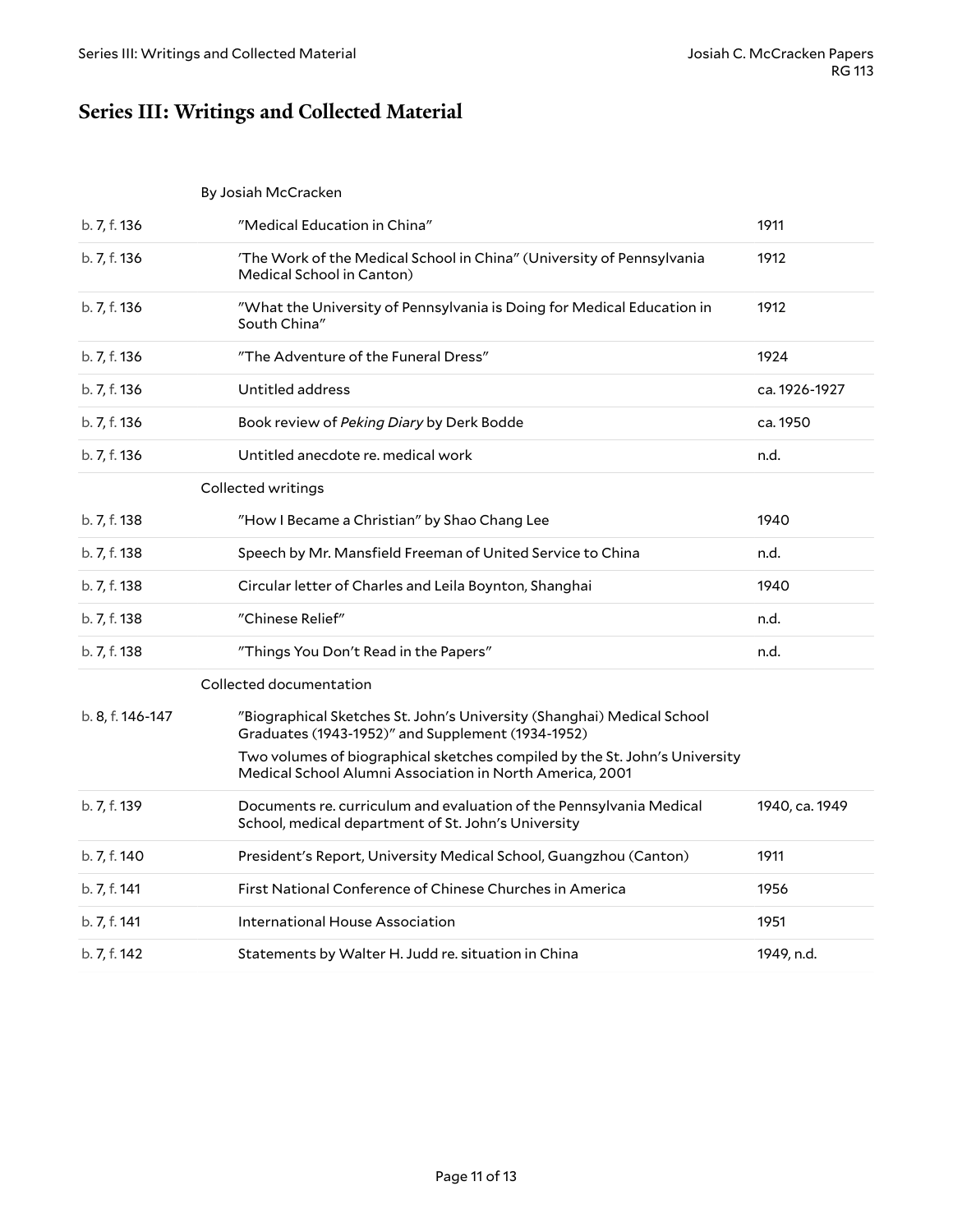# <span id="page-11-0"></span>**Series IV: Photographs**

| b. 7, f. 143 | JCMcC: portraits and with others                               |            |
|--------------|----------------------------------------------------------------|------------|
| b. 7, f. 144 | Medical cases and dissection of cadaver                        |            |
| b. 7, f. 144 | University Medical School staff, Guangzhou (Canton)            | 1907, 1911 |
| b. 7, f. 144 | Chinese medical students                                       |            |
| b. 7, f. 145 | Chinese children and families of former students               |            |
| b. 7, f. 145 | Scenes in China: refugees, aftermath of Japanese bombing, etc. |            |